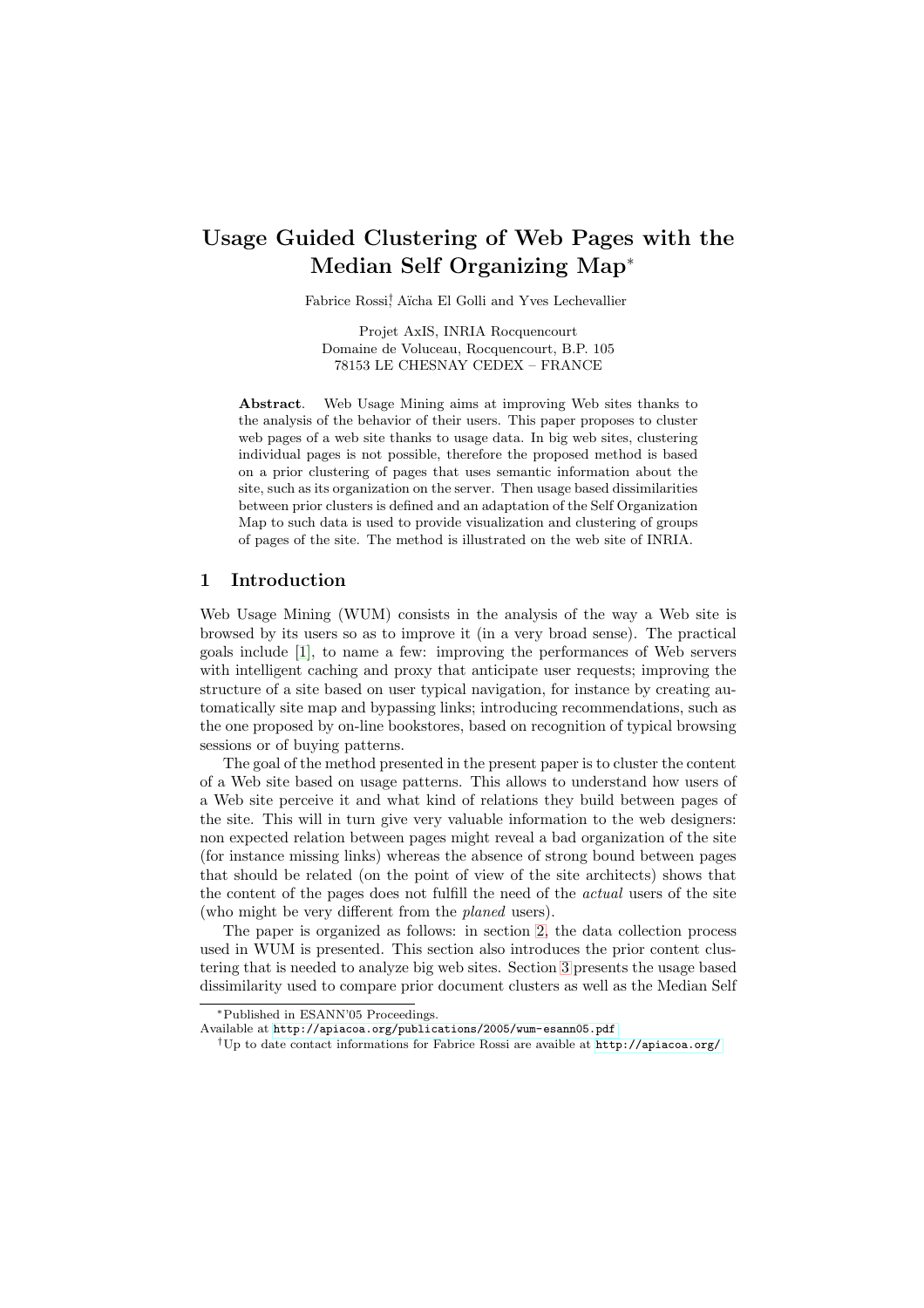Organizing Map. Finally, section [4](#page-4-0) gives the results of the proposed methodology applied to a real Web site, namely the web site of the institution of the authors.

## <span id="page-1-0"></span>2 Web Usage Data

#### 2.1 Log files

While some Web sites are only accessible to registered users who must log in to use it and while other Web sites make a systematic use of cookies, many standard web sites use neither of those tricks. This means that the only source of information about user behavior is the log file of the server of the considered web site. This log file consists in the list of all HTTP requests received by a web server with some description of those requests. Interesting information contained in the log file include the IP address of the computer sending the request, the requested document, the date of the request and the User Agent that sent the request. This last value describes the web browser used by the user. For instance the user agent "Mozilla/5.0 (X11; U; Linux i686;  $rv:1.7.3$ ) Gecko/20041001 Firefox/0.10.1" corresponds to the Firefox web browser used under a Linux operating system.

The only identification method available in the log file is therefore the IP address and the user agent. Both can be misleading. It is for instance common to have dynamic IP address for home users, or on the contrary to use a Proxy in a corporate environment. If the first case, several IP addresses corresponds to an unique user whereas in the second case an unique IP address can mask several users. The user agent is even more tricky as it can be changed by the user at will. Nevertheless, the use of specific pre-processing algorithms such as [\[2\]](#page-5-1) allows to reconstruct acceptable (but imperfect) usage data (and also to remove noise coming from automated browsing of a site by indexing robots). If a user is defined by the pair (IP address, User agent), then its trajectory in the web site can be obtained from the log. It consists in a list of requests to documents on the site. The problem of dynamic IP address is reduced thanks to a simple rule: the trajectory of a user is divided into sessions. A session is a list of requests such that the maximum time between two consecutive requests is 30 minutes.

The content clustering proposed in this paper is based only on sessions rather than on user requests. That is, the fact that two sessions might correspond to the same user at different time of the day (for instance), is not taken into account.

#### 2.2 Prior clustering of a web site content

Another difficulty in WUM comes from the fact that sessions are very different from each other. On a "big" web site (e.g., more than 100 pages), most of the pages receive a very small number of visits and most of the sessions have nothing in common. Clustering the raw content of a web site, i.e., all its pages, is therefore quite meaningless.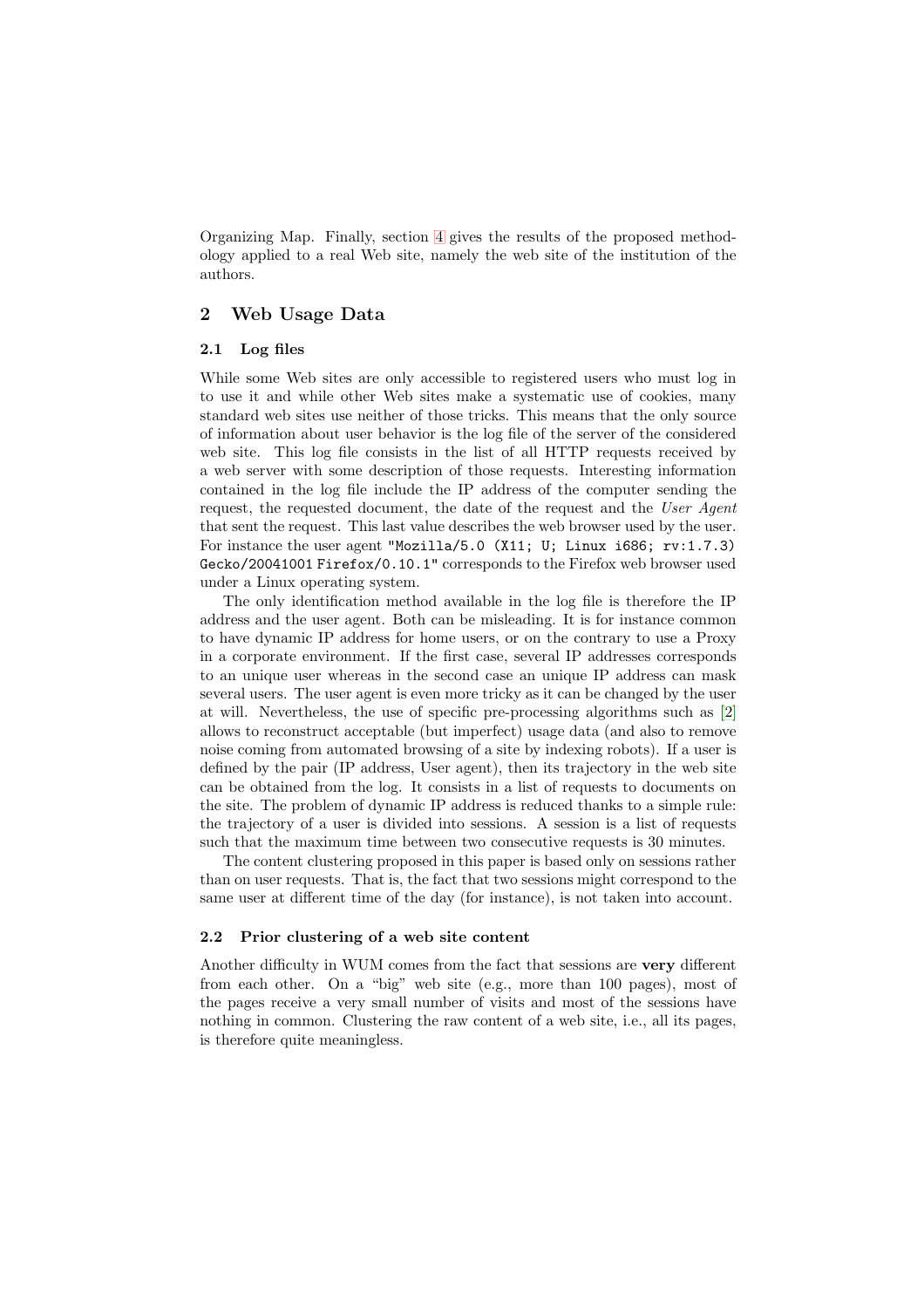In many WUM algorithms, this problem is solved by focusing on frequent sequences, i.e., on small page sequences that occur frequently in sessions. While this is very useful for some applications such as recommendation systems (e.g., [\[3\]](#page-5-2)), frequent sequences are not very useful to cluster the content of a web site as they miss most of it (the not so frequent part).

Rather than using frequent sequences, we introduce two major simplifications. First, a prior clustering of the content of the site is performed. The idea is to define group of documents that are related to each other according to the point of view of the site designers. Indeed, the goal of the proposed method it to put this prior vision under scrutiny and to see whether related documents appears related to the users. This prior clustering can take several forms, depending on the site itself. Many official web sites are well organized with meaningful document names, i.e., Uniform Resource Locators (URL, see [\[4\]](#page-5-3)). In this case, the simple truncation method proposed in [\[5\]](#page-5-4) provides a rough clustering that is easy to interpret (it was used in [\[5\]](#page-5-4) for user clustering). This truncation simply consists in considering that two documents A and B belong to the same cluster if their URLs have the same value up to a given level in the folder hierarchy (an URL is structured into a server name and an unix path, which is in turn broken into a folder hierarchy around the slash character /). For instance, documents <http://www-sop.inria.fr/axis/ra.html> and <http://www-sop.inria.fr/axis/> would be in the same cluster if the clustering stops to level one folders (here, <axis>) and in different clusters if it continues to level two folders. The depth of the last considered folder is chosen according to the size of the web site and also according to usage statistics. More precisely, as sessions are in general very different, it is not appropriate to consider thousands of document groups. It is also meaningless to focus on groups that receive a very small number of visits.

Much more complex prior clustering methods can of course be used, for instance content based clustering. Unfortunately, they are in general quite difficult to interpret for the web designers. Indeed, the prior clustering used here corresponds to replacing real documents by URL prefixes. A common best practice in web design is to use meaningful URL prefixes, therefore it is expected that web designers will have no problem to instantaneously understand the meaning of sentences such as "documents whose URL begin with <http://www-sop.inria.fr/axis/>". Nevertheless, the rest of the proposed method can be applied on top of any prior clustering method, even on raw data for small web sites.

The other simplification used in the proposed approach consists in discarding session order, as in [\[6\]](#page-6-0) for instance. This allows to have a different point of view on the problem. Rather than working on  $N$  sessions with different lengths, we now work on K vectors of  $\mathbb{N}^N$ . K corresponds to the number of prior clusters, i.e., to the number of group of pages. The value  $x_{k,n}$  is the number of pages from group k that have been requested during session  $n$ . Our goal is now to cluster the prior clusters, i.e., the K vectors in  $\mathbb{N}^N$ .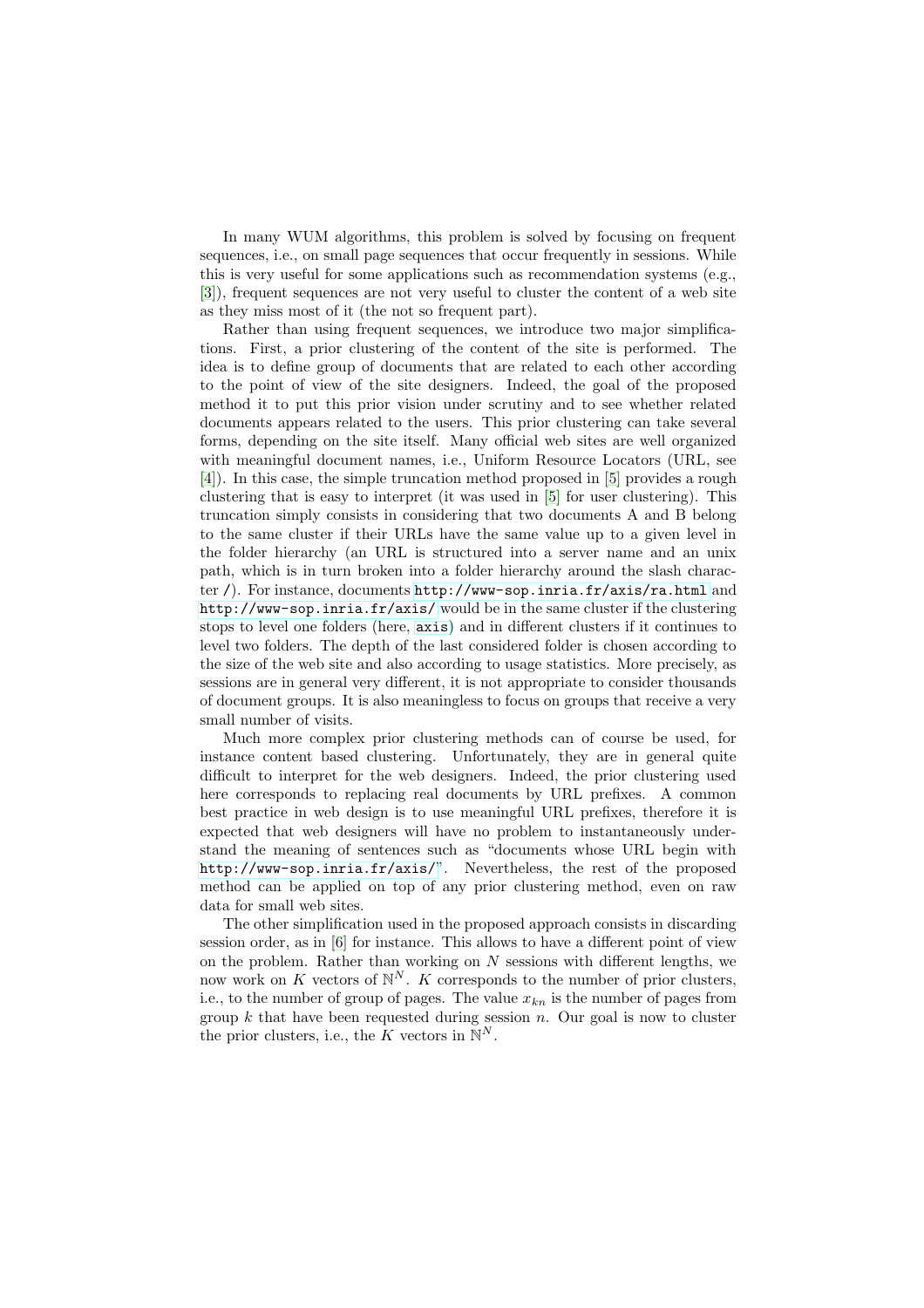# <span id="page-3-0"></span>3 Median Self Organizing Map

## 3.1 Dissimilarities for WUM

A difficulty induced by the proposed representation is that  $N$  (the number of sessions) is in general quite high (more than 16 000 in the proposed application), whereas  $K$  is small (around 100 in the application). Moreover, it quickly appears that the euclidean metric in  $\mathbb{N}^N$  is completely unadapted to the problem, even when vectors are normalized to avoid size effects (to avoid that long sessions have a bigger weight than short sessions).

Many dissimilarity measure have been proposed to overcome the limitation of the euclidean metric in specific application domains. For user clustering in WUM, the Jaccard similarity index have obtained good results (see e.g., [\[7\]](#page-6-1)). The dissimilarity based on this index is defined has follows:

$$
d(i,j) = \frac{|\{n|(x_{in} > 0 \text{ and } x_{jn} = 0) \text{ or } (x_{in} = 0 \text{ and } x_{jn} > 0)\}|}{|\{n|(x_{in} > 0 \text{ or } x_{jn} > 0)\}|}
$$

This dissimilarity is metric but not euclidean [\[8\]](#page-6-2), which means that the original data cannot be mapped into an euclidean space in which the distance will be equal to the Jaccard index based one. Therefore, traditional vector based methods do not apply to the data considered with this dissimilarity.

#### 3.2 Self Organizing Map for dissimilarities

Kohonen's Self Organizing Map (SOM) [\[9\]](#page-6-3) fits very well with the considered problem, as it allows to both cluster the data and to give a easy to understand representation of the clusters. Moreover, it has been adapted to dissimilarities with the Median SOM (MSOM) [\[10\]](#page-6-4). The main idea of the MSOM (which is a batch SOM) is to adapt the prototype update rule to dissimilarity data. Indeed, the affectation phase consists in finding a winning neuron for each observation. As long as neuron prototypes are chosen among original data, dissimilarities are readily available and the winning neuron is the one whose prototype is the less dissimilar to the considered observation.

The representation phase of the SOM consists in updating the prototype of each neuron so that it represents well the observations affected to it and to its neighbors. In [\[10\]](#page-6-4), the traditional update rule is replaced by the following problem: find an original observation  $x_i$  that minimizes  $\sum_{j \in C} d(x_i, x_j)$ , where  $C$  corresponds to the set of observations associated to the considered neuron and to its neighbors. The problem is solved by a brute force search.

We have used here a variation of the MSOM proposed in [\[11\]](#page-6-5). The main differences are that the affectation phase take into account not only one neuron but also its neighbors and that the representation phase uses a weighted sum over observations as in the classical SOM.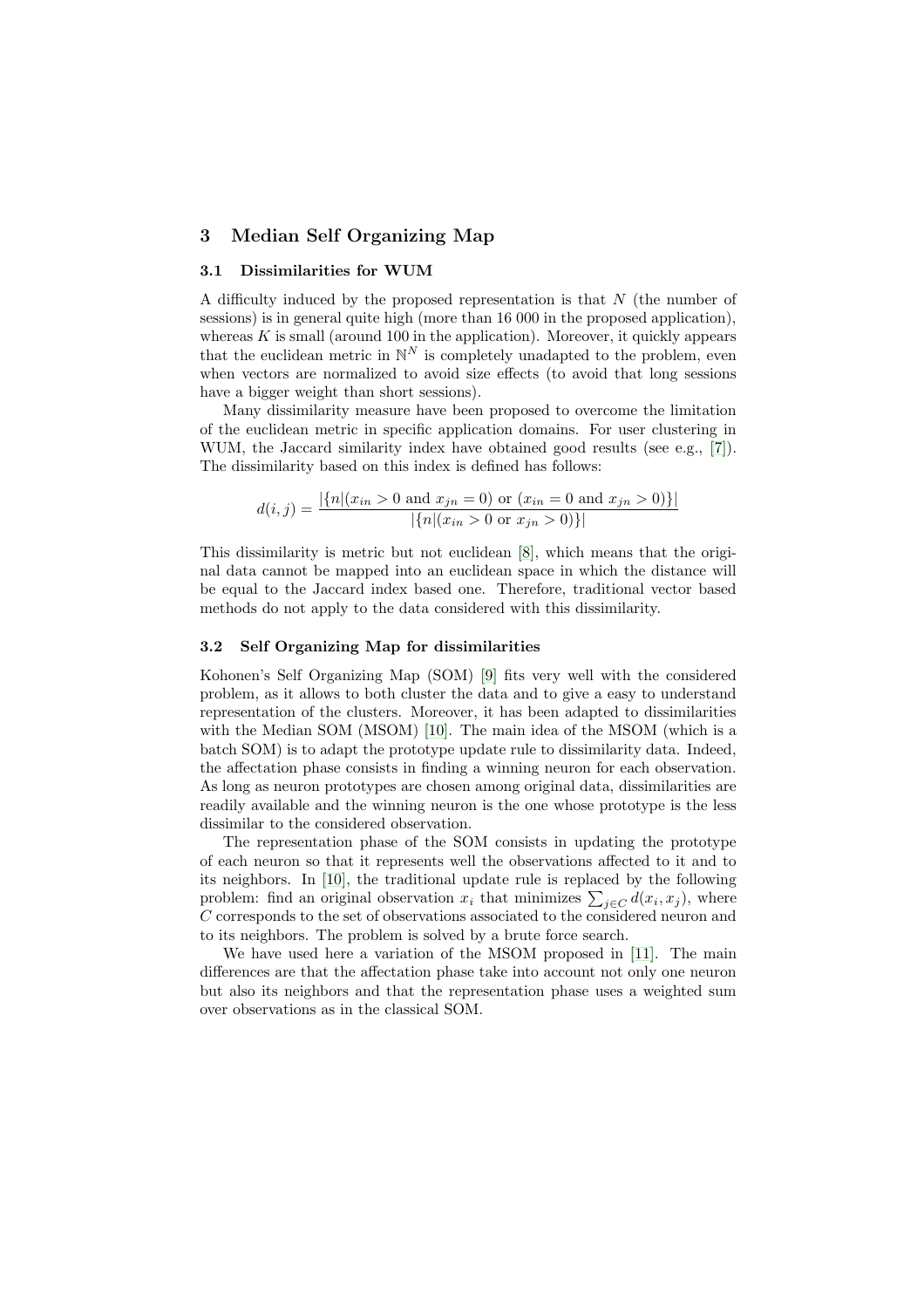## <span id="page-4-0"></span>4 Application

The proposed approach have been applied to log files coming from three servers of the research institution of the authors (INRIA), <www.inria.fr> which is the main server of the institution, <www-sop.inria.fr> which is the server of the research unit situated in Sophia Antipolis (south of France) and <www-futurs.inria.fr> a newly created research unit (when the log files were recorded). The time period correspond to the first 15 days of 2003. The prior clustering is based on URL truncation after the first folder, i.e., the server name and the first folder are kept. This leads to 107 clusters of URLs that have been visited by at least 5 distinct sessions. There are  $N = 16717$  sessions for 199096 requests. The URL clusters have been clustered on a  $4 \times 3$  grid with the MSOM.



<span id="page-4-1"></span>Fig. 1: Clustering results

The final map is given by figure [1.](#page-4-1) In this figure, each bar graph corresponds to one cluster. The bars display prior information on the prior clusters, more precisely how many different prior clusters of each category has been put in the cluster: the first bar corresponds to prior clusters associated to research team web sites, the other bars to general information on respectively <www-sop.inria.fr>, <www.inria.fr> and <www-futurs.inria.fr>. The first number above each bar graph is the number of the cluster and the second (between parenthesis) is the number of prior clusters affected to this cluster.

This representation shows that clusters are generally uniform regarding to the four categories and spatially organized: the upper left part corresponds to pages from the <www-sop> server, the upper right part of the map contains most pages about research projects, the lower right all pages from the <www-futurs> server,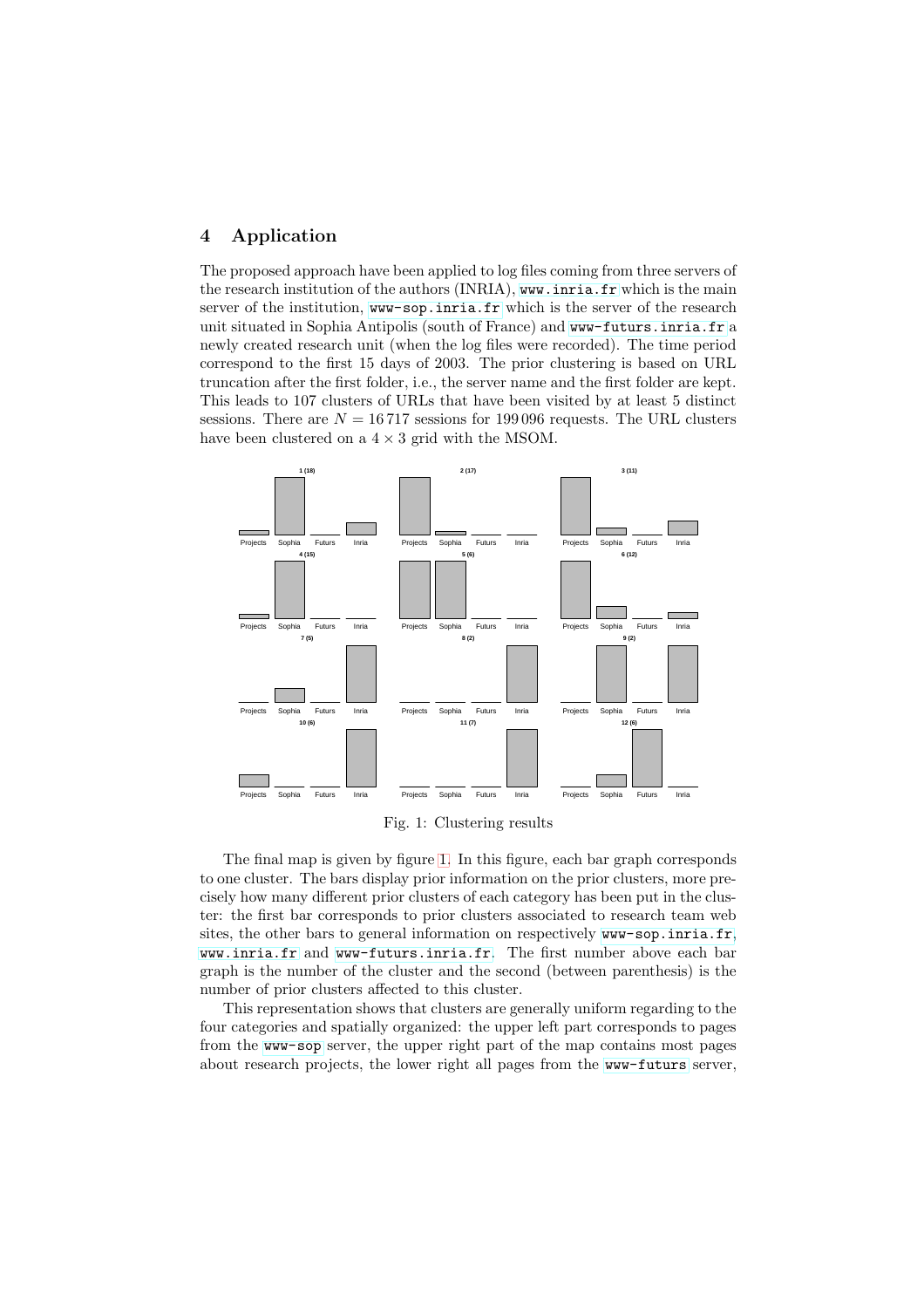and the lower left is dedicated to pages from the main site server <www.inria.fr>. This good organization means that usage pattern are quite differentiated: users do not make strong links between the main server of the INRIA <www.inria.fr> and pages from the research projects for instance. This might be the sign of design problems in the main site as it contains comprehensive presentation of each research projects together with link to those projects. This remark should be taken with caution as the studied research projects are all part of Sophia Antipolis research unit. Therefore, users interested in such project might browse the web sites starting from the main page of the <www-sop> server, which belongs to cluster 1 and is therefore close to clusters 2, 3, 5 and 6 that contain most of the research project pages.

More precise analysis can be done cluster by cluster. Cluster number 8 for instance contains only the prior clusters <www.inria.fr> (index pages of the site) and <www.inria.fr/travailler> (pages about recruitment at the INRIA). It appears that 60% of the users that browse pages in the latter prior cluster are coming from the index page of the main site: it seems therefore that the design of this part of the site is correct as it allows users to find what they are looking for (that is, job opportunity at INRIA). Moreover, nearby clusters (5, 7, 9 and 11) contain a lot of prior clusters related to the official communication of the INRIA, such as press releases, industrial contracts, etc. Cluster 11 for instance is mostly dedicated to news about the INRIA.

Cluster 1 contains mostly prior clusters of internal web pages from both the main server and from the <www-sop> server, as well as the root of this server. It seems that users of internal web pages do not type directly the URL of the internal services, but rather browse to them from the main page. Other internal pages can be found in cluster 4.

Overall, the obtained classification is very satisfactory and emphasizes some positive aspects of the web sites (official communication, job opportunities) and some negative ones (a lack of communication between different parts of the web sites).

### <span id="page-5-0"></span>References

- [1] Jaideep Srivastava, Robert Cooley, Mukund Deshpande, and Pang-Ning Tan. Web usage mining: Discovery and applications of usage patterns from web data. SIGKDD Explorations, 1(2):12–23, 2000.
- <span id="page-5-1"></span>[2] D. Tanasa and B. Trousse. Advanced data preprocessing for intersites web usage mining. IEEE Intelligent Systems, 19(2):59–65, March-April 2004.
- <span id="page-5-2"></span>[3] Bamshad Mobasher, Robert Cooley, and Jaideep Srivastava. Automatic personalization based on web usage mining. Communication of ACM, 43(8):142–151, August 2000.
- <span id="page-5-3"></span>[4] T. Berners-Lee, R. Fielding, and L. Masinter. Uniform Resource Identifiers (URI): Generic Syntax. RFC 2396, The Internet Society, August 1998. <http://www.ietf.org/rfc/rfc2396.txt>.
- <span id="page-5-4"></span>[5] Yongjian Fu, Kanwalpreet Sandhu, and Ming-Yi Shih. A generalization-based approach to clustering of web usage sessions. In Masand and Spiliopoulou, editors, Web Usage Analysis and User Profiling, volume 1836 of Lecture Notes in Artificial Intelligence, pages 21–38. Springer, 2000.